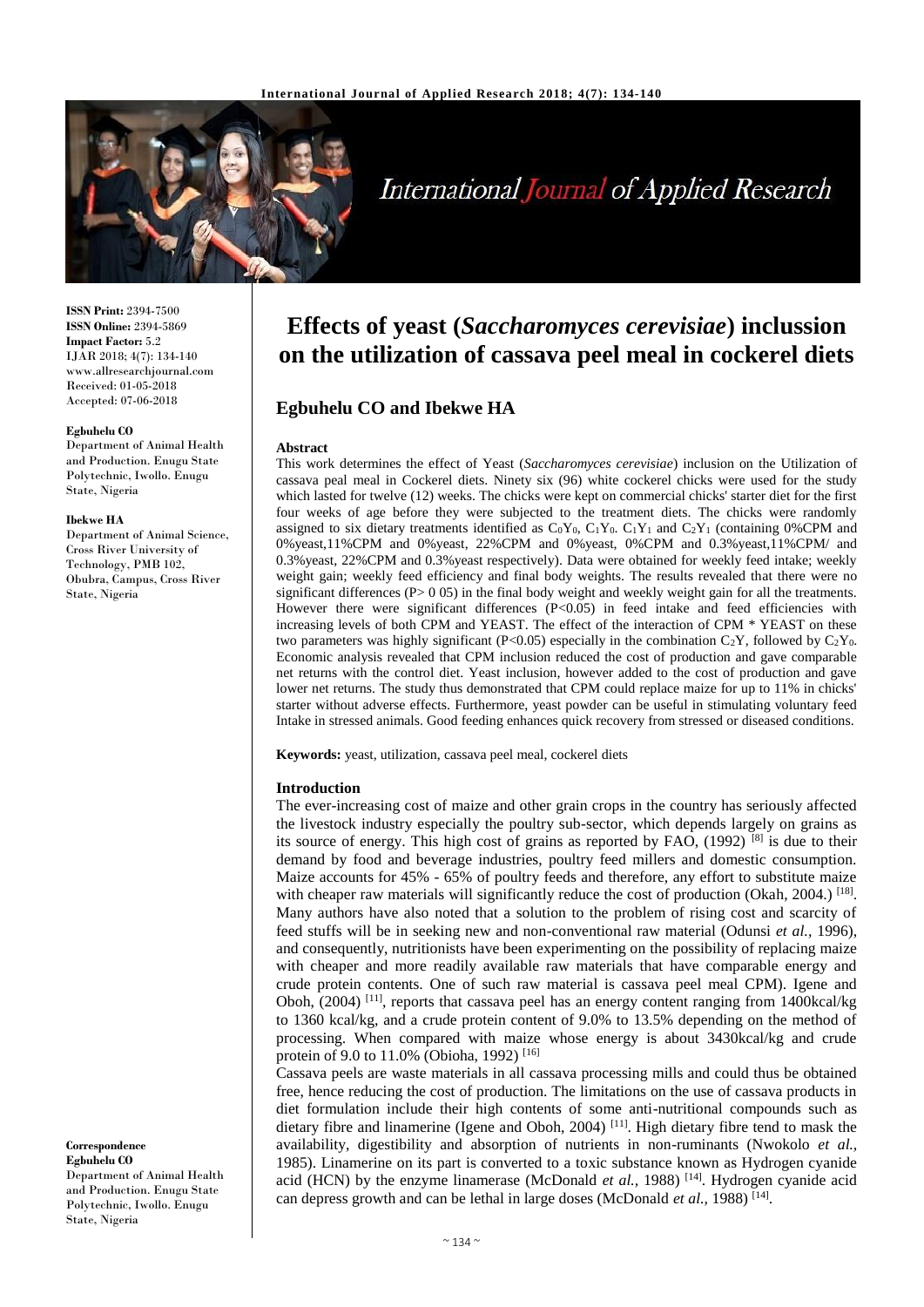However, Olorede *et al.,* (2002) noted that properly processed cassava products (roots, stems, leaves and peels).Are good sources of energy and protein to all classes of animals. The processing methods recommended cassava include sun drying, soaking, oven drying, roasting and enzyme or yeast treatment Olorede *et al.,* (2002). Friesen *et al.,* (1992)<sup>[9]</sup> had earlier reported that enzyme or yeast inclusion is a good way of reducing fibrous polysaccharides and anti-nutritional compounds such as HCN in feed stuffs. Bradley *et al.*, (1994) <sup>[6]</sup> in consonance noted that yeast is an agent for dietry enrichment and a good source of cellulolytic enzymes. This study will evaluate the effect of yeast (saccftaromyces *cerevisiae)* treatment on cassava peel meal (CPM) used to replace maize in cockerel diets.

## **Materials and Methods**

## Experimental Site and Duration

The experiment was conducted at the poultry breeding unit of the Department of Animal Production and Fisheries Management of Ebonyi State University Abakaliki. The experiment lasted for a period of twelve weeks (12).

#### **Experimental animals and management**

Ninety six (96) day-old white cockerels chicks were used for the experiment were purchased from the Nkaliki Hatchery Projects, Abakaliki. 16m by 4m house was used for the experiment, and was divided into two rows with a passage in between. Each row was further divided into nine (9) pens measuring 1.75m by 1.12m, the floors and walls were thoroughly washed and disinfected with lsol<sup>R</sup> germicide. Wood shavings were laid to a depth of about 2 inches with electric bulbs hung at a height of about two (2) feet above the floor. The chicks were brooded, using 100W electric bulb as heater, on deep litter flour. During the brooding period, the chicks were vaccinated against Newcastle diseases, infections bursai disease and fowl pox disease. Sulphanamide drugs were also given in drinking water to prevent coccidiosis.

The chicks were all fed together on commercial chicks' starter for the first four-week before being placed on the treatment diets. Water was supplied *ad*-*libitum.* The chicks were randomly assigned to the six treatments. There was strict sanitation throughout the experimental period. A foot dip treated with IZAL<sup>R</sup> was provided at the entrance of the pen. Feeders and drinkers were also washed and rinsed with antiseptic solutions every morning, while bushes around the pen were cleared after every two weeks.

## **Experimental Diets**

The cassava peels for the experiment were collected from a garri processing mill at lyonu in Ishielu Local Government Area of Ebonyi State Nigeria. The variety of cassava in this area is majorly the sweet variety. These peels were collected fresh, washed and sundried for five days during the dry season. The dried peels were then crushed in a hammer mill to obtain the Cassava Peel Meal (CPM) which on analysis was found to contain a total hydrogen cyanic content of 55.03ppm (parts per million). Picrate paper kits method was

used for the cyanide analysis (Bradbury *et al.,* 1998). The experimental diets were shown in Table 1, while the results of proximate analysis were presented in Table 2. The six treatment diets formulated for the chicks were Isonitrogenous with 21% crude protein and metabolisable energy range of 2578-3000 kcal/kg. The yeast used in this experiment was the common baker's dry yeast (Natural Yeast, emulsifier) sold in the open market.

**Table 1:** Percentage composition of the experimental diets

| <b>Ingredient</b>          | $CoY_0$ | $C_1Y_0$ | $C_2Y_0$ | $CoY_1$ | $C_1Y_1$ | $C_2Y_1$ |
|----------------------------|---------|----------|----------|---------|----------|----------|
| Maize                      | 55.0    | 44.0     | 33.0     | 55.0    | 44.0     | 33.0     |
| <b>CPM</b>                 | 0.0     | 11.0     | 22.0     | 0.0     | 11.0     | 22.0     |
| Yeast                      | 0.0     | 0.0      | 0.0      | 0.3     | 0.3      | 0.3      |
| Sova mea!                  | 20.0    | 20.0     | 20.0     | 20.0    | 20.0     | 20.0     |
| Palm kernel cake (PKC)     | 7.0     | 7,0      | 7.0      | 7.0     | 7,0      | 7.0      |
| Wheat offal                | 4.0     | 4.0      | 4.0      | 4.0     | 4.0      | 4.0      |
| Fish waste                 | 5.0     | 5.0      | 5.0      | 5.0     | 5.0      | 5.0      |
| Groundnut cake(GNC)        | 6.0     | 6.0      | 6.0      | 6.0     | 6.0      | 6.0      |
| Bone meal                  | 2.0     | 2.0      | 2.0      | 2.0     | 2.0      | 2.0      |
| Lysine                     | 0.25    | 0.25     | 0.25     | 0.25    | 0.25     | 0.25     |
| Methionine                 | 0.25    | 0.25     | 0.25     | 0.25    | 0.25     | 0.25     |
| Prem                       | 0.25    | 0.25     | 0.25     | 0.25    | 0.25     | 0.25     |
| Salt                       | 0.25    | 0.25     | 0.25     | 0.25    | 0.25     | 0.25     |
| <b>Calculated Analysis</b> |         |          |          |         |          |          |
| CP(%)                      | 22.09   | 21.35    | 21.09    | 22.09   | 21.65    | 21.46    |
| Energy(kcal/kg)            | 2900    | 2691     | 2482     | 2900    | 2691     | 24       |

**Table 2:** Proximate analysis of the experimental diets

| <b>Nutrients</b> | <b>CPM</b> |      | $ C_0Y_0 C_1Y_0 C_2Y_0 C_0Y_1 C_0Y_0 C_1Y_1 C_2Y_1$ |       |      |      |      |       |
|------------------|------------|------|-----------------------------------------------------|-------|------|------|------|-------|
| $CP(\% )$        | 9.83       |      | 21.31 21.33 21.45 21.34 21.32 21.34 21.45           |       |      |      |      |       |
| FAT(%)           | 6.10       | 3.56 | 3.60                                                | 3.65  | 3.62 | 3.57 | 3.62 | 3.67  |
| $CF(\%)$         | 5.77       | 4.03 | 9.85                                                | 10.28 | 4.00 | 4.00 | 9.83 | 10.25 |
| $ASH(\% )$       | 2.12       | 5.74 | 5.73                                                | 5.61  | 5.77 | 5.77 | 5.75 | 5.65  |
| $DM(\%)$         | 88.81      |      | 89.96 89.43 89.98 89.55 89.55 89.55 89.44           |       |      |      |      |       |
| GE(kcal/kg)      | 1526.03    | 3000 | 2791                                                | 2582  | 2797 | 2997 | 2780 | 2598  |
| HCN(ppm)         | 55.03      | 0.00 | 6.03                                                | 12.07 | 0.00 | 0.00 | 6.00 | 12.01 |

Diets 1 to 3 contained CPM at 0%, 11% and 22% respectively at the expense of maize. Diets 4 to 6 also contained CPM at the same levels of 0%, 11% and 22% respectively at the expense of maize but in addition were treated with yeast powder at 0.3% (3g/kg% finished feed) each. This inclusion level was also used by Aderemi, (2003) [2] who reported improved growth rate and feed efficiency in broilers fed yeast supplemented maize offal.

## **Experimental Design/Layout:**

This experiment was a typical factorial experiment which studied the effect of two factors (CPM and yeast) simultaneously. In this study, the yeast effect or factor was identified as 'Y' consisting of two levels 0% and 0.3% levels  $(Y_0$  and Y-i). The CPM effect or factor was identified as 'C' consisting of three levels, 0% 11% and 22%  $(C_0, C_1, C_2)$ . The experimental design is therefore a two by three  $(2x3)$ factorial experiment in a Completely Randomized Design (CRD) The following table shows the experimental layout and the treatment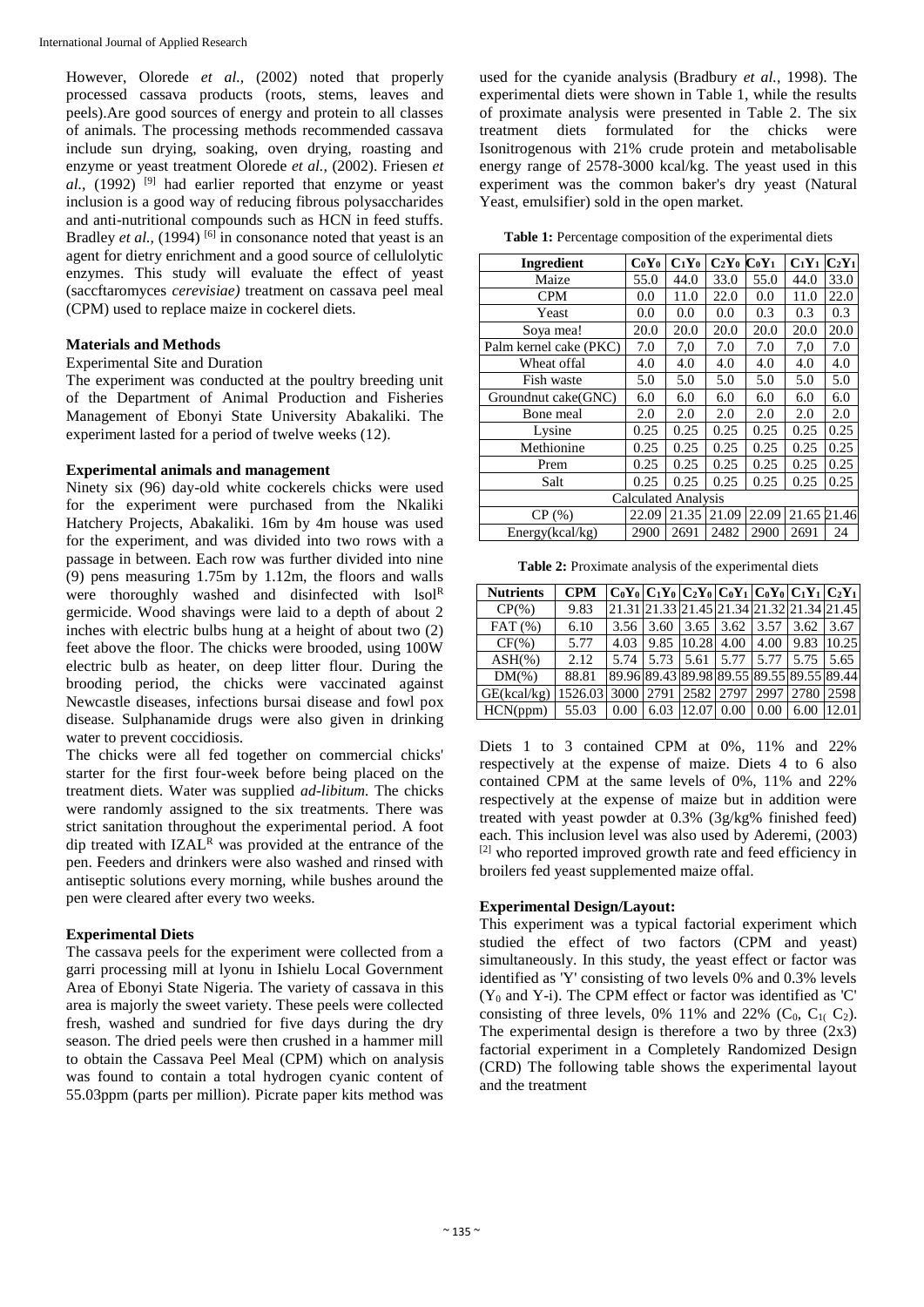| Three CPM levels $(C_0, C_1, C_2)$ Two Yeast levels $Y_0$ and $Y_1$ |                      |                            |  |  |  |  |  |
|---------------------------------------------------------------------|----------------------|----------------------------|--|--|--|--|--|
|                                                                     | $Y_0$ (0% yeast)     | $Y_1(0.3\% \text{ yeast})$ |  |  |  |  |  |
| $C_0$ (0% CPM)                                                      | $Co$ Y $o$           | $CoY_1$                    |  |  |  |  |  |
|                                                                     | $Co$ Y $o$           | $CoY_1$                    |  |  |  |  |  |
|                                                                     | $CoY_0$              | $CoY_1$                    |  |  |  |  |  |
|                                                                     | $Co$ Y $o$           | $CoY_1$                    |  |  |  |  |  |
| $C_1(11\% \text{ CPM})$                                             | $C_1$ Y $_0$         | $C_1Y_1$                   |  |  |  |  |  |
|                                                                     | $C_1$ Y $_0$         | $C_1Y_1$                   |  |  |  |  |  |
|                                                                     | $C_1$ Y $_0$         | $C_1Y_1$                   |  |  |  |  |  |
|                                                                     | $C_1$ Y $_0$         | $C_1Y_1$                   |  |  |  |  |  |
| $C_2$ (22% CPM)                                                     | $C_2$ Y $_0$         | $C_2Y_1$                   |  |  |  |  |  |
|                                                                     | $C_2$ Y <sub>0</sub> | $C_2Y_1$                   |  |  |  |  |  |
|                                                                     | $C_2$ Y $_0$         | $C_2Y_1$                   |  |  |  |  |  |
|                                                                     | $C_2$ Y <sub>0</sub> | $C_2Y_1$                   |  |  |  |  |  |

**Table 3:** Showing the experimental layout/treatment combinations

Where  $C_0 = CPM$  at 0% level of inclusion

 $C_1$  = CPM at 11 % level of inclusion

 $C_2 = \text{CPM}$  at 22% level of inclusion

 $Y_0$  = yeast at 0% level of inclusion

 $Y_1$  = yeast at 0.3% level of inclusion

The above combinations  $C_0Y_0$ ,  $C_0Y_1$ ,  $C_1Y_0$ ,  $C_1Y_1$ ,  $C_2Y_0$  and  $C_2Y_1$  correspond to the six treatment diets. Each treatment had four replicates giving a total of 24 observations (6x4). There were four (4) chicks per observation which gave a total of  $4x24 = 96$  chicks used for the study.

#### **Data Collected**

The data collected include the following:

- 1. Initial Body Weight (IBW): Each chick was weighed immediately after assigning them to the treatments to determine their Initial Body Weight before the experiment. The average initial body weight for each replicate and treatment was recorded.
- 2. Weekly Feed Intake (WFI): The total feed intake for each replicate was determined by weighing the leftover feed and subtracting this weight from the weight of feed fed the previous day. The result was divided by the number of chicks in that replicate to determine the average feed intake for each chick for that day. This was then used to obtain the weekly feed intake at the end of the experiment.
- 3. Weekly Weight Gain (WWG): The chicks were weighed every week to determine their increase in weight for the week. This was also divided by seven (7) at determine the daily weight gain. The feed intake and weight gain were also used to compute the weekly feed efficiency.
- 4. Total Feed Intake (TFI); The total feed consumed by each bird throughout the experimental period was determined by summing up the daily feed intake from the day one (1) of the experiment to the last day of the experiment.
- 5. Final Body Weight (FBW): Each bird was weighed at the end of the experiment to determine their final body weight.
- 6. Total Weight Gain (TWO): This was determined by subtracting the initial body weight from the final body weight.
- 7. Weekly Feed Efficiency (WFE): This was determined by dividing the weekly weight gain by the weekly feed intake.

#### **3.6. Analysis of Data**

The data on average weekly feed intake, body weight gain,

feed efficiency and final body weight were analyzed using the 2x3 factorial arrangement in a Completely Randomized Design (CRD) The additive model is given by;

$$
X_{ij}k = \mu + T_i + \alpha j + (T\alpha)_{ij} +_{ijk}
$$

## **Results**

## **Growth Performance Traits**

The table presented in table 4 presents the summary of analysis of variance of the main effects of yeast on the growth performance traits of cockerels fed yeast treated cassava peel meal (CPM). The parameters analyzed include weekly feed intake (WFI) weekly weight gain (WWG), weekly feed efficiently (WFE) and final body weight (FBW).The table reveals a significant increase (P<0.05) in feed intake with increasing yeast levels. Such significant mean differences (P<0. 05) were also observed on the average weekly feed efficiency. The weekly weight gain and the final body weights were however statistically similar  $(P>0, 05)$ ,

**Table 4:** The summary of analysis of variance to the main effects of yeast on the performance traits of cockerels fed yeast treated CPM

| Yeast<br>level | WFI | <b>WWG</b> | <b>WFE</b> | FEW                                                                              |
|----------------|-----|------------|------------|----------------------------------------------------------------------------------|
| Yi∩            |     |            |            | $379.33 \pm 0.19a$ 119.47 $\pm$ 1.36a 0.32 $\pm$ 00a 1060.68 $\pm$ 12.31a        |
|                |     |            |            | $407.01 \pm .07$ b   117.53 $\pm$ 1.57a   0.29 $\pm$ .00b   1061.54 $\pm$ 12.91a |

abmeans on the same column followed by different superscripts are significantly different (P<0.05).

The result on table 5 presents a summary of the performance parameters as influenced by CPM. The table shows a significant increase  $(P<0.05)$  in feed intake as the CPM levels increased. Furthermore, the weekly weight gain and the final body weights were statistically different  $(P<0.05)$ between  $C_1$  and others ( $C_0$  and  $C_2$ ).

**Table 5:** The summary of the analysis of variance on main Effects of CPM on the performance parameters.

| <b>CPM Level</b> | WFI(g) | $WWG(g)$ $ WFE(\%) $ | FBW(g)                                                                                                                                                                                                                                                                                                                |
|------------------|--------|----------------------|-----------------------------------------------------------------------------------------------------------------------------------------------------------------------------------------------------------------------------------------------------------------------------------------------------------------------|
| Co               |        |                      | $[373.97+.12^a]$ $[125.87 \pm 2.67^a]$ $[0.34 \pm .01^a]$ $[1120.61 \pm 21.04^a]$                                                                                                                                                                                                                                     |
| C <sub>1</sub>   |        |                      | $369.54 \pm .27^b \mid 108.04 \pm 1.88^b \mid 0.29 \pm .00^b \mid 975.52 \pm 15.34^b$                                                                                                                                                                                                                                 |
| $\mathbf{C}$     |        |                      | $ 436.00 \pm .22^{\circ}  121.62 \pm .28^{\circ}  0.38 \pm .00^{\circ}  1087.20 \pm 1.54^{\circ}  1087.20 \pm 1.54^{\circ}  1087.20 \pm 1.54^{\circ}  1087.20 \pm 1.54^{\circ}  1087.20 \pm 1.54^{\circ}  1087.20 \pm 1.54^{\circ}  1087.20 \pm 1.54^{\circ}  1087.20 \pm 1.54^{\circ}  1087.20 \pm 1.54^{\circ}  10$ |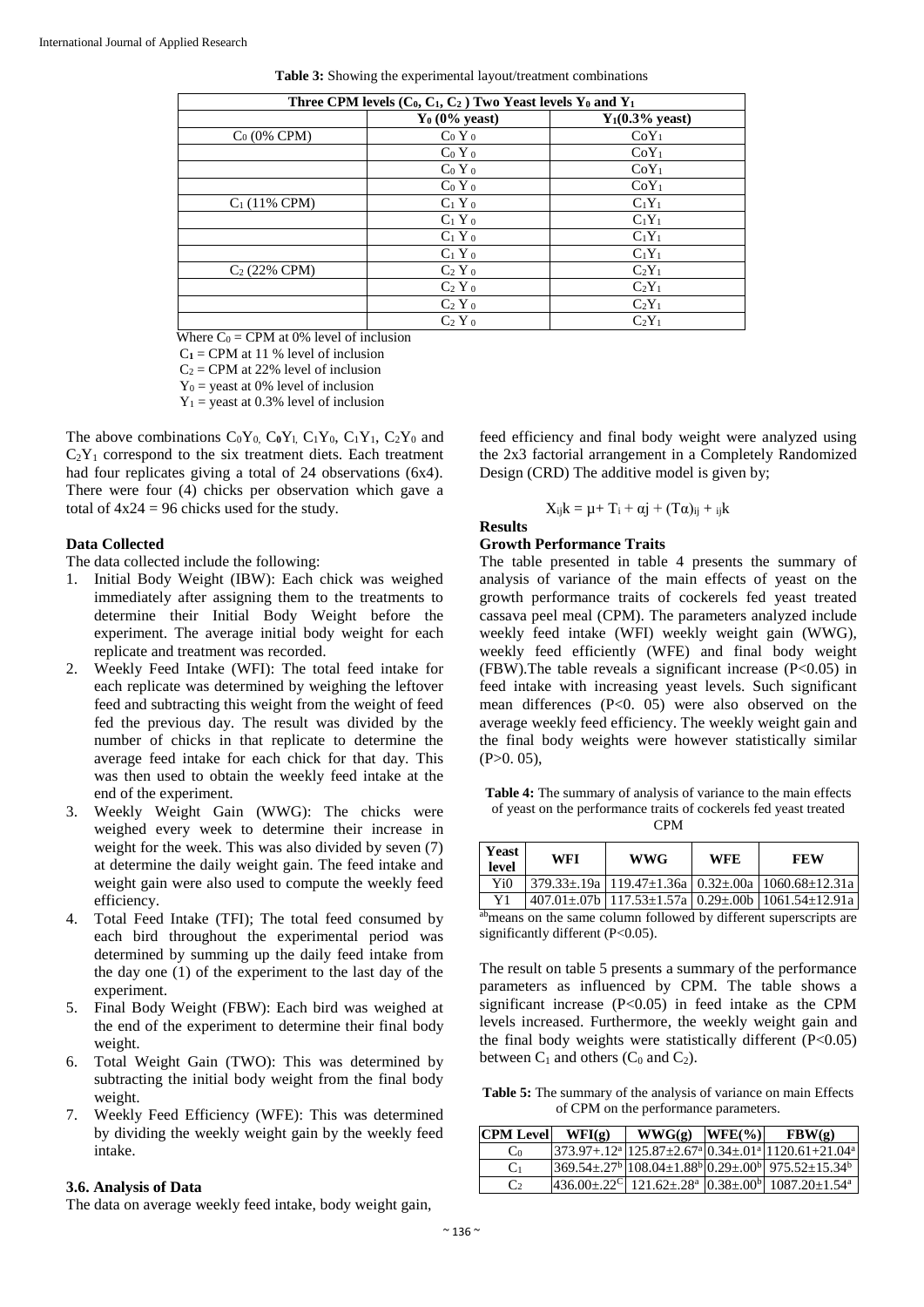abc Means on the same column followed by different superscripts are significantly different (P<0.05)

The result presented in table 6 summarizes the interaction effects of CPM and yeast on the growth performance traits measured. The table reveal significant mean differences (P<0.05) in feed intake for increasing levels of both CPM and yeast The combination  $C_2Y_1$  produced the highest effect on feed intake followed by  $C_2Y_0$ . On weekly weight gain,

the table reveals no significant mean differences (P>0.05) between  $C_0Y_0$  and  $C_2Y_0$ . The means for  $C_0Y_1$ ,  $C_1Y_1$  and  $C_2Y_1$  were also similar (yeast treated diets). The  $C_1Y_0$ combination were however, different  $(P<0.05)$  from the others. These relationships were also true for the final body weights. On weekly feed efficiency, the table reveal similarities between all the combinations, as the mean differences were not statistically different (P>0.05).

**Table 6:** The summary of analysis of variance on the effects of CPM\*YEAST interaction on the growth performance traits.

| <b>Diet</b> | CoYo               | $C_2Y_1$                                                                                                                          | $C_1Y_0$                       | $C_2Y_0$               | $C_2Y_0$          | $C_2Y_0$              |
|-------------|--------------------|-----------------------------------------------------------------------------------------------------------------------------------|--------------------------------|------------------------|-------------------|-----------------------|
| WFI         | $383 - 15 + 0^d$   | $364.79 + 25$                                                                                                                     | $347.40 + 63^{\mathrm{F}}$     | $391.68 + 15^{\circ}$  | $407.45 + 25^{b}$ | $464.56 + .33a$       |
| <b>WWG</b>  | 131.94+3.17ª       | $119.79 + 4.52^{ab}$                                                                                                              | $101.39 + 2.68^{\circ}$        | $114.69 + 2.20^{ab}$   | $125.14 + 1.33^a$ | $118.09 - (-06a)$     |
| <b>WFE</b>  | $0.34 + 01a$       | $0.33 + 01^a$                                                                                                                     | $0.29 + 01a$                   | $0.29 + 003$           | $0.31 + 00^a$     | $026+00^a$            |
| <b>FBW</b>  | $179.73 + 25.33^a$ | $1061.46 + 35.59$ <sup>ab</sup>                                                                                                   | $909.79 + 21.70$ <sup>ab</sup> | $1041.25 + 17.83^{ab}$ | $1092.50 + 14a$   | $1081.89 + 15.76.12a$ |
|             |                    | $\alpha$ of $\alpha$ means on the same now followed by different synamoniate and significantly different (D $\alpha$ ) $\alpha$ ) |                                |                        |                   |                       |

abide means on the same row followed by different superscripts are significantly different (P<0.05)

#### **Economic Analysis**

The results on tables 7 to 9 present the summary of the economic analysis of cockerels fed yeast treated CPM. The parameters analyzed include: Cost Of 1g Of Feed, Total Feed Intake, Total Cost of Feeding, Total Weight Gain, Final Body Weight, Cost Benefit Ratio, Total Cost of Production, Total Revenue and Net Returns. The cost of 1kg live weight of birds was estimated at N500.00.

#### **Main Effects of Yeast On The Economic Parameters**

The effects of yeast on the economic parameters are summarized on table 7. It could be observed from the table that increase in yeast levels increased the cost of feed, total feed intake, total cost of production and the cost benefit ratio. However, the total weight gain, and net returns decreased numerically as the yeast levels increased. The final body weight was the same for the two levels.

**Table 7:** Showing the main effects of yeast on the economic parameters.

|                                         | $\mathbf{Y_0}$ |         | <b>Mean</b> | <b>Std.Error</b> |
|-----------------------------------------|----------------|---------|-------------|------------------|
| Cost of 1g of feed $(N)$                | 0.026          | 0.0456  | 0.04        | 0.01             |
| Total feed intake $(g)$                 | 3026.66        | 3256.06 | 3141.36     | 114.70           |
| Total cost of feed (N)                  | 128.71         | 147.41  | 114.24      | 35.55            |
| Total weight gain $/$ bird $(g)$        | 958.34         | 941.14  | 949.74      | 8.60             |
| Cost benefit ratio                      | 1.69           | 1.87    | 1.59        | 0.44             |
| Total cost of production $/$ bird $(N)$ | 33.71          | 352.41  | 319.24      | 35.55            |
| Total revenue / bird $(N)$              | 530.34         | 530.77  | 530.79      | 0.23             |
| Net returns $/$ bird $(N)$              | 196.63         | 1061.58 | 176.01      | 35.32            |
| Final body weight $/$ bird $(g)$        | 1060.68        | 1061.58 | 1061.13     | 0.45             |

## **Main effects of CPM**

The influence of CPM on the economic parameters is summarized in table 8. The table reveals a progressive decrease in the cost of feed, total cost of production, total weight gain, final body weight, total revenue and net returns as the CPM level increased. Feed intake however increased significantly  $(P<0.05)$  with increasing level of CPM. Similar increases were also observed for benefit ratio.

| Table 8: Showing the main effects of CPM on the Economic Parameters. |  |
|----------------------------------------------------------------------|--|
|----------------------------------------------------------------------|--|

| <b>Error</b>                      | C0       | Cı       | $\bf C_2$ | <b>Mean</b> | Std.   |
|-----------------------------------|----------|----------|-----------|-------------|--------|
| Cost of 1g of feed(N)             | 0.04685  | 0.04655  | 0.03905   | 0.04        | 0.00   |
| Total feed intake/bird (g)        | 2991.760 | 2956.288 | 3476.024  | 314136      | 167.64 |
| Total Cost of feed/bird (N)       | 140.109  | 137.616  | 135.739   | 138.38      | 1.48   |
| Total weight Gain/bird (g)        | 1005.605 | 866.045  | 977.57    | 949.74      | 42.62  |
| <b>Cost Benefit Ratio</b>         | 1.6      | 2.12     | 1.7       | 1.89        | 0.25   |
| Total Cost of Production/bird (N) | 345.109  | 342.616  | 340.74    | 343.38      | 1.48   |
| Total Revenue/bird (N)            | 560.305  | 487.76   | 543.60    | 530.56      | 21.93  |
| Net Returns/bird (N)              | 215.196  | 145.15   | 202.86    | 196.20      | 28.45  |
| Final Body weight/bird (g)        | 1120.61  | 975.52   | 1087.20   | 1061.11     | 43.87  |

**Effects of CPM\*YEAST interaction:-** The effects of the CPM\*YEAST interaction on the economic parameters are summarized in table 9 below. The table presents a progressive decrease in the cost of each treatment diet with consequent decrease in the cost of feeding as well as total cost of production as the CPM level increased. The reverse was however the case for increasing levels of yeast. The cheapest diet as revealed by the table was the  $C_2Y_0$  combination while the most expensive diet was the  $C_0Y_1$ combination. Feed intake however increased with increasing level of both CPM and YEAST. Thus, the combination  $C_2Y_1$ produced the highest effect on feed intake. Increase in yeast level also reduced the total revenue and net returns because of the increase in the cost of production. The combination  $C_0Y_0$  had the best net returns followed by  $C_2Y_0$ .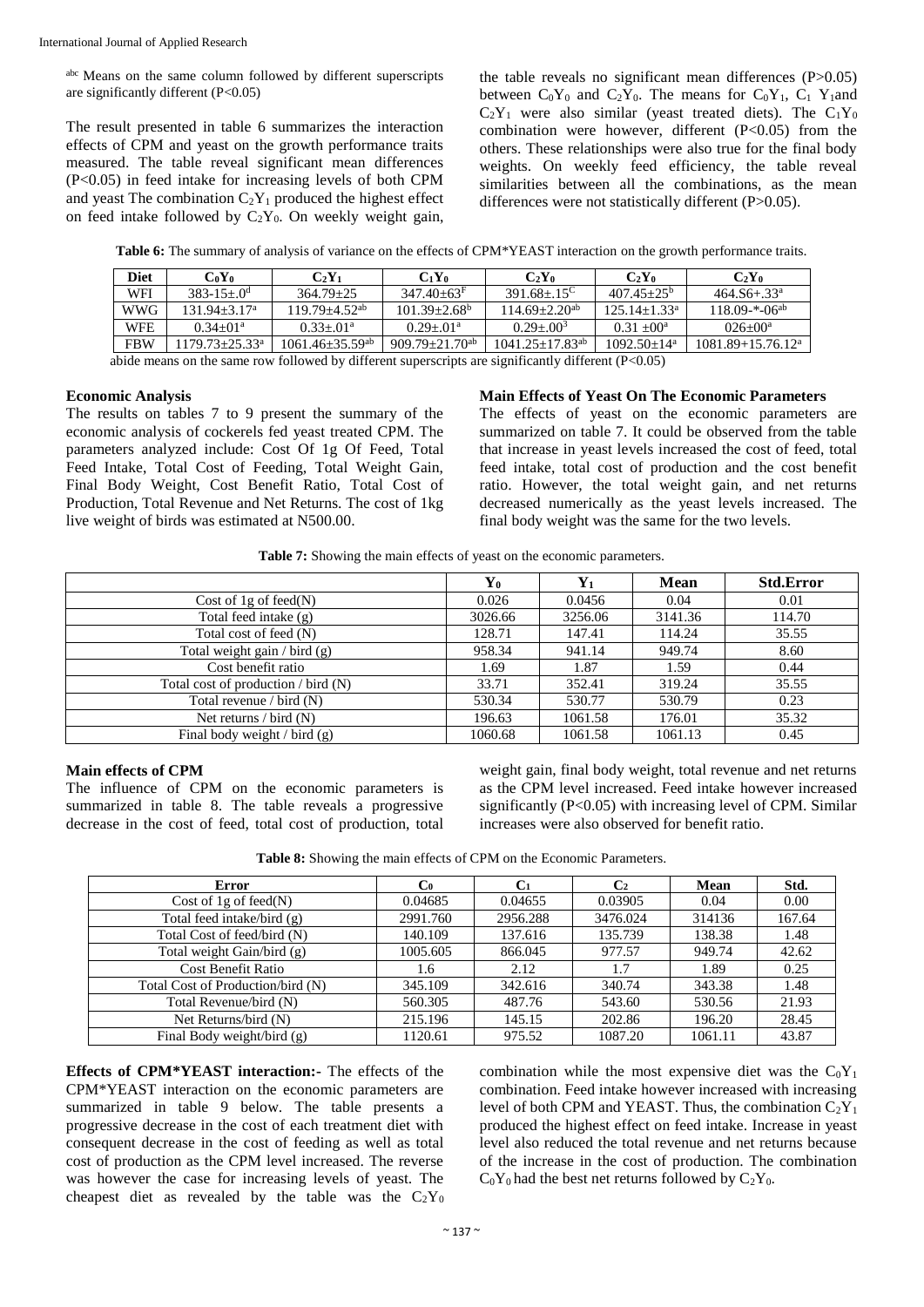| $C_2Y_0$                       | $C_2Y_1$ | $CoY_0$  | $CoY_1$  | $C_1Y_1$ | $C_2Y_1$ |          |
|--------------------------------|----------|----------|----------|----------|----------|----------|
| Cost of 1g of feed (N          | 0.0461   | 0.0476   | 0.0435   | 0.0450   | 0.0383   | 0.0398   |
| Total feed intake/bird (g)     | 3065.215 | 2918.304 | 2779.168 | 3133.408 | 3235.584 | 3716.464 |
| Cost of feeding $/$ bird $(g)$ | 141.306  | 138.911  | 120.894  | 141.000  | 123.923  | 142.341  |
| Total weight gain /bird (g)    | 1054.73  | 956.48   | 811.79   | 920.30   | 1008.50  | 946.64   |
| Cost of prod./bird $(N)$       | 346.306  | 343.911  | 325.894  | 346.400  | 328.923  | 352.915  |
| Cost benefit ratio             | 1.39     | 1.84     | 2.52     | 1.89     | 1.55     | 1.79     |
| Total revenue /bird (N)        | 585.31   | 530.03   | 455.12   | 520.22   | 545.14   | 540.13   |
| Net returns $\beta$ bird $(N)$ | 249.71   | 187.11   | 129.21   | 189.61   | 217.11   | 197.12   |
| Final body weight $(g)$        | 1179.732 | 1061.486 | 900.798  | 1041.250 | 1092.500 | 1081.890 |

**Table 9:** Showing the effects of CPM\*YEAST interaction on the economic parameters.

## **Discussion**

The result presented in table 4 shows a significant (P>O.05) increase in feed intake with increasing yeast level and is consistent with the reports of Veum *et at.*, (1988)<sup>[27]</sup>, Knabe (1988) <sup>[13]</sup> and Bradley *et al.*, (1994) <sup>[6]</sup> these authors reported that yeast inclusion in feed stuffs adds to the palatability of the diet with consequent increase in feed intake. This is also in line with Kepahart (1988), who observed that yeast inclusion could enhance feeding in stressed animal. This can in turn boost disease resistance or reduce susceptibility to diseases in stressed animals since high feed intake means more nutrient intake and/or availability to tissues which help recovery from stressed or diseased conditions.

There was no significant (P>0.05) difference in the result on table 5 in the mean values for increasing yeast levels on the weekly weight gain and final body weight. This is at variance with the reports of Aderemi *et al.*, (2003) <sup>[2]</sup>, who reported that layers fed yeast supplemented diets had better growth parameters. The significant (P.05) effect of yeast on feed efficiency was not surprising because of its profound effect on feed intake while weight gain remained constant. Day (1997) <sup>[7]</sup>, Onifade and Babatunde (1996) <sup>[21]</sup> had also reported the ability of yeast to improve feed efficiency. Such conflicting reports on the beneficial effects of yeast inclusion in poultry diets were reported by Hagat *et al.,*  (1993) [10]. These authors concluded that the beneficial effects of yeast in poultry may be influenced by the bird's genome and suggested further studies.

The significant difference (P<0.05) in feed intake with increasing CPM level (table 5) is probably due to the decreasing contents of the diets as CPM level increase. This is also revealed by the results of proximate analysis (Table 2). The table shows a reduction of between 200 - 500cal/kg G.E as CPM level increase Therefore, there was progressive dilution of energy concentration of the diets with increasing CPM levels. This result of proximate analysis also confirms the reports of Igene and Oboh  $(2004)$ <sup>[11]</sup> who states that CPM is inferior to maize in terms of energy content. Abiola *et al.,* (2004) also reported that addition of fibrous feedstuffs like CPM, tend to increase feed intake because of their low energy density.

This high feed intake on low energy diets is in consonance with the reports of Fisher and Wilson (1973), who state that birds on low energy diets tend to adjust consumption so as to maintain their caloric needs. World poultry (1986) also reports that feed intake depends largely upon the level of the metabolic energy of diets. These similarities (P>0.05) in weight gain, final body weight and feed efficiency indicate that the two levels of CPM (11%, 22%) met the energy needs of the birds. That is they did not differ much in terms of nutritional quality and ability to promote growth.

This is in agreement with the reports of Omole (1977), Tewe and Okeh  $(1983)$ <sup>[24]</sup>, Tewe and Egbunike (1998), and Olorede *et al.,* (2002). These authors reported that CPM could replace maize for up to 50% in cockerel diets with no significant (P>0.05) effect on the body weights. Such similar weight gain was also reported for cockerels fed CPM by Aina, (1990). Uko et al., (1990) <sup>[26]</sup> has similar reports that there was no significant difference (P>0.05) in weight gain for layers fed 50% industrial maize offal. The numerical differences in body weights were consistent with the reports of Fisher and Wilson (1973) who reports a 4% decline in weight for every nine (9) to sixteen (16) mj/kg ME decline in energy of feed stuffs. Ezeishi *et al.,* (2004) also reported that weights of chicks were depressed whenever maize is replaced with lower energy feed stuffs. Eshiete *et al.,* (1979) made similar observations.

The HCN levels of the diets as revealed by results of Cyanide analysis ranged from 6-12ppm of the finished feeds. This is much lower than the safety level of 20 - 30ppm recommended by Oyenuga,  $(1968)$ <sup>[22]</sup>. Perhaps, this level was too low to have any significant influence on body weights, thus the similarities  $(P>0.05)$  in the final body and weekly weight gain of birds fed the treatment diests. The result presented in table 6 shows the significant  $(P<0.05)$ influence of two factors (CPM and YEAST) on feed intake made the combination  $C_2Y_1$  produce the greatest effect on feed intake, followed by  $C_2Y_0$  combination. The reasons for this profound influence on feed intake by these two factors had been pointed out earlier. The numerical reduction in mean weights with increasing level of both CPM and YEAST is also attributable to the high fibre and low energy contents of the diets. Nwokolo *et al.,* (1989) reported that high fibre diets tend to mask nutrient availability or digestibility with resultant decrease in growth rate.

The high fibre contents of the diets with CPM could have as well influenced these parameters. On the other hand, the slight negative effect of yeast on weight gain was however contrary to the reports of Knabe  $(1988)$ <sup>[13]</sup> who reported enhanced weight gain and feed efficiency in animals fed yeast products. This contrary observation could be traced to the result of proximate analysis which reveals a decrease of about 3-11 kcaf /kg GE energy of the diets for increasing level of yeast. Such conflicting report had been made by Hagat *et* a/, (1993) who further suggested that the effect of yeast in poultry could be influenced by the bird's genome. Moreover Ayanwale *et al.*, (2006) <sup>[4]</sup> observed an optimal inclusion level of 0.75%. These authors noted that inclusion levels of less than 0.5% or above 0.75% produced inferior results to control diet. However, the inclusion level used in this study was 0.3% (3g/kg of feed). This could be the more reason for these conflicting results obtain in this study.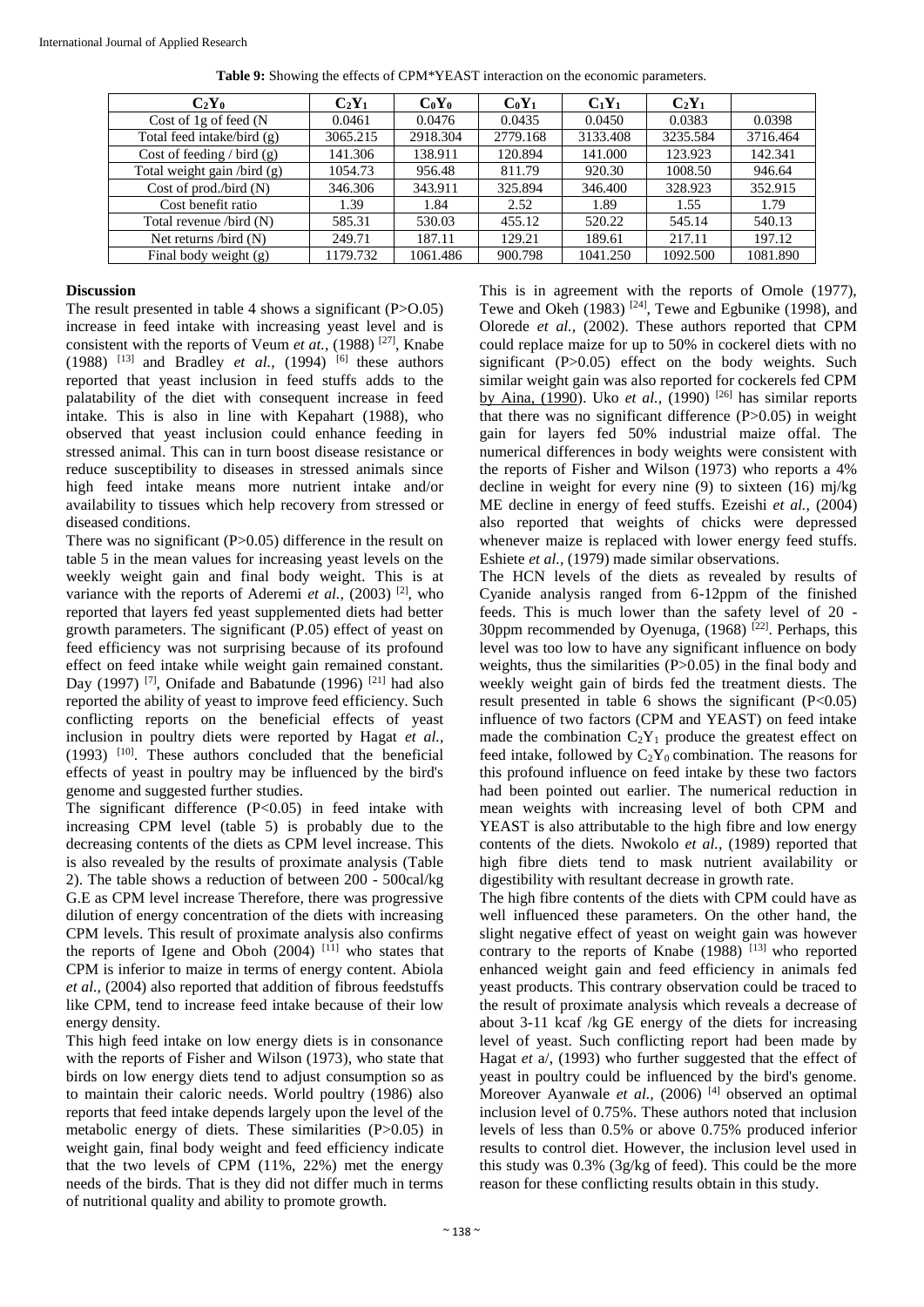The result on table 7 reveals a profound increase in the cost of production as yeast levels increased. This is due to the additional cost of yeast (N0.003/g of feed). This increase in the cost of feed also reflected on the total cost of production, cost benefit ratio and net returns. The profound the increase in feed intake without corresponding increase in weight gain resulted in poor economic results. High feed intake means high cost of production. While the result presented on table 8 reveals a progressive decline in the cost of feed and total cost of production. This produced favorable effect on the total revenue and net returns. This observation confirms with the report of Okah (2004)  $^{[18]}$  who observed that cost of feed decreased with increasing levels of maize industrial waste, this observation also confirms that the solution to the raising cost of livestock production could be the substitution of maize with non-conventional feed stuffs Okah (2004) [18] The progressive increase in the cost of feed as yeast levels increase was due to additional cost of the yeast product (5kobo/g) that is additional 15kobo/kg of feed, while the reverse was the case for increasing CPM levels. The result is that as CPM reduced the cost of production yeast is increased it. This is why the combination  $C_0Y_1$  is the most expensive diets, while  $C_2Y_0$  is the cheapest. The highest feed intake observed with combination  $C_2$  Y<sub>1</sub> resulted in its very high cost of production in relation to others. The high feed intake as explained earlier on was because of the high fibre content and low energy content of the diets. This energy is further reduced by yeast addition as can be seen from the result of proximate analysis. From this observation, the cost of livestock production cannot be reduced with very low energy diets such as that obtained from the combination  $C<sub>2</sub>$ Yi. Therefore in seeking substitutes for maize through non-conventional feed stuffs, the energy of the feeding stuffs should be considered before its inclusion in livestock dietary formulation.

## **Conclusions**

Maize as a main source of energy in poultry feed formulation costs highest among the component ingredients. Hence discovery of a cheaper alternative will definitely reduce the cost of production. The results of this study however suggest that 11% of maize could be replaced by CPM in chick starter without any adverse effect on growth and feed utilization. The growth performance was better for the control diet, while in terms of economics of production, the CPM diet proved to be better. On the other hand, bakers' YEAST as revealed by this study did not favour growth parameters. The economic parameters also were not favoured because yeast supplemented diet were found to be less cost effective. The results of this study however indicate that this brand of yeast can be useful in stimulating feed intake in stressed or diseased animals for enhanced recovery. But in normal health animals, this particular brand may be sued to reduce the energy of diets when necessary, and/or in making feeds palatable to enhance voluntary feed intake.

### **References**

- 1. Abiola SS, Fanimo AO, Dipeolu MA. 35<sup>th</sup> Ann. Conf. Of Agric Soc. Nig. 16 - 20 Sept. 2001 Abeokuta. 2001; 227-232.
- 2. Aderemi FA. Enzyme Supplementation Of Cassava Root Sieviate And Its Utilization by Layers. Phd

Thesis. Dept. of Anim Sc. University of Ibadan, Nig, 2001, 50-63.

- 3. Anina ABJ. Replacing maize With Cassava Peels in Finisher of Cockerels. The Effect on Cup-up Pieces of Eviscerated Carcas. Nig. J. Anim. Prod. 1990; 17:22.
- 4. Ayanwale BA, Kpe M, Ayanwale VA. Effect of Suppl. S. cerevisiae in the Diets and Egg Qlty Charact. of pullets. In Intern. J. of poultry Sc. 2006; 5(8):759-763.
- 5. Bradbury MG, Egan SV, Bradbury JH. Determination of all Forms of Cyanogens in Cassava Roots And Cassava Products Using Picrate Paper Kits. J. of Sci. Food Agric. 1998; 23:113-114.
- 6. Bradley GL, Savage TF, Tim KI. Effects of Supplementing Diets With Saccharonyces cerevisiae. In Poultry Science. 1994; 73:1766-1770.
- 7. Day EU. Effect of yeast culture on tibia bone in 3 weeks old broilers fed graded levels of \inorganic phosphorus. Res. Bull Mississipi State Univesity. Stark villams, 1997, 60-81.
- 8. FAO. Legumes in human nutrition. In FAO food and nutrition pages. No 21, Rome, Italy, 1992, 45-52.
- 9. Friesen OO, Center N, Muquara RB, Peter BP. Yeast as an Agent for Dietary Enrichment. Poultry Science. 1992; 17:1710-1721.
- 10. Hagat J, Savage T, Mirosh LW. The repr. Part of 2 genetically distinct of medium white turkeys fed breeder diets with or without yeast cultures containing S. cerevisiae. Animal feed Sc. TEC. 1993; 43:291-301.
- 11. Igene FU, Oboh SO. The Effect of Some Processing Methods on the Chemical Composition and Hydrogen Cyanide Content of Cassava Root Peels in 9th annual (asan) Proceedings, 2004, 285-290.
- 12. Kephart KB. Effects of Dietary Yeast Culture on Finishing Pigs, Pennsylvania State University and M.C. Thomas. Murma Farms, Belletente P.A (X 59255), 1988, 223-229.
- 13. Knabe DA. Effects Of Yeast Culture Or Low Inclision Yeast Culture On Performance of Broilers Texas A and M Nuvi. Coll Station. TX(X58811), 1988.
- 14. McDonald P, Edward RA, Greenbalgh, JA. Animal Nutrition Second Ed. Longman Sci. and Tech. England, 1988, 1301.
- 15. Nwokolo EN, Akpapunam AA, Ogunjuyi T. Effects Of Varying Dietary Fibres On Mineral Availability. Nig. Journal of Anim. Prod. 1985; 12:129-135.
- 16. Obioha FC. A Guide To Poultry Production In The Tropics. Acena Publishing Enugu. 1992; 17- 21.
- 17. Odunsi AA, Furmi, GO, Akintola JO. Influence of Dietary Wildflower Leaf Meal On Layer Performance And Egg Quality. Nig. Journal of Anim. Prod. 1996; 23:24-29.
- 18. Okah U. Effects of Dietary Replacement Of Maize With Maize Processing Waste On The Performance Of Broiler Starter. In 9<sup>th</sup> Annual (ASAN) Proceedings Sept. 2004; 2:3.
- 19. Olorode BR, Saidu Y, Abdu IM, Akinloye OA. Cassava Products As Livestock Feeds. Nig. J. of Arim. Prod. 2002; 16:183-186.
- 20. Omole TA. Cassava in Nutrition Of Layers p.51-55. In Cassava As Animal Feeds Proceeding, Cassava As Animal Feed Workshop, Univ. Of Guelp Canada IDR. 1977, 0950.